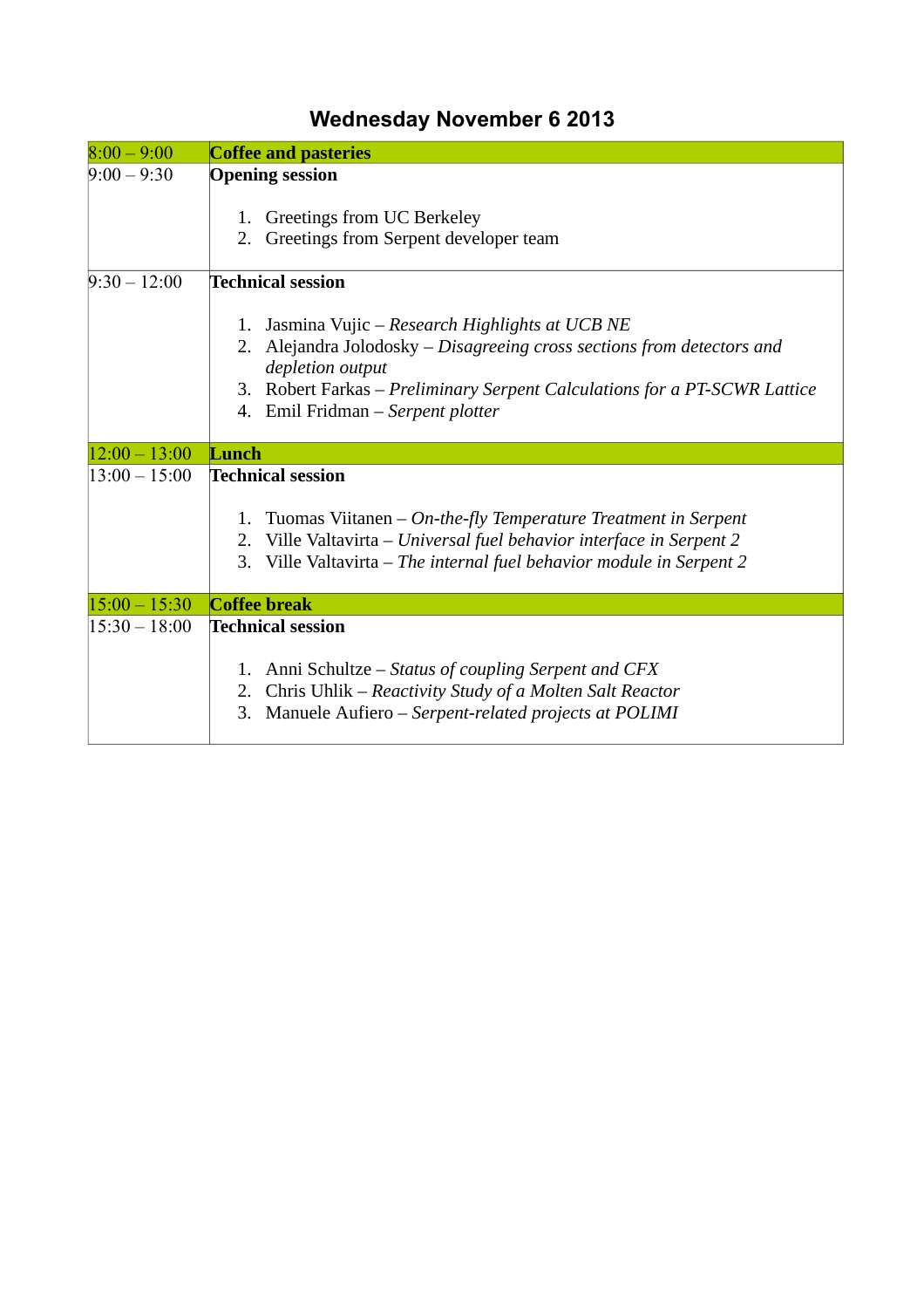| $8:00 - 9:00$   | <b>Coffee and pasteries</b>                                                                            |
|-----------------|--------------------------------------------------------------------------------------------------------|
| $9:00 - 12:00$  | <b>Technical session</b>                                                                               |
|                 | Miriam Daeubler $-$ Generation of pin level multidimensional XS tables with<br>1.<br>Serpent 2         |
|                 | 2. Dan Kotlyar – Generation of 1-g cross-sections for Monte Carlo coupled<br>codes                     |
|                 | 3. Emil Fridman – Serpent-Helios comparison as applied to XS generation for<br>DYN3D                   |
|                 | 4. Maria Pusa – Homogenized Group Constants in the Absence of Reflective<br><b>Boundary Conditions</b> |
|                 | Jaakko Leppänen – BEAVRS benchmark calculations with Serpent-ARES<br>5.<br>code sequence               |
| $12:00 - 13:00$ | Lunch                                                                                                  |
| $13:00 - 15:00$ | <b>Technical session</b>                                                                               |
|                 | 1. Emil Fridman - ADFs for HC BWRs                                                                     |
|                 | Andrew Hall - Advanced Methods Development for Equilibrium Cycle<br>2.                                 |
|                 | Calculations of the RBWR                                                                               |
|                 | 3. Richard Vega – Characterization of ACPR Spent Fuel                                                  |
| $15:30 - 18:00$ | <b>Technical tour at LBNL</b>                                                                          |
| 19:00           | <b>Dinner</b>                                                                                          |

## **Thrursday November 7 2013**